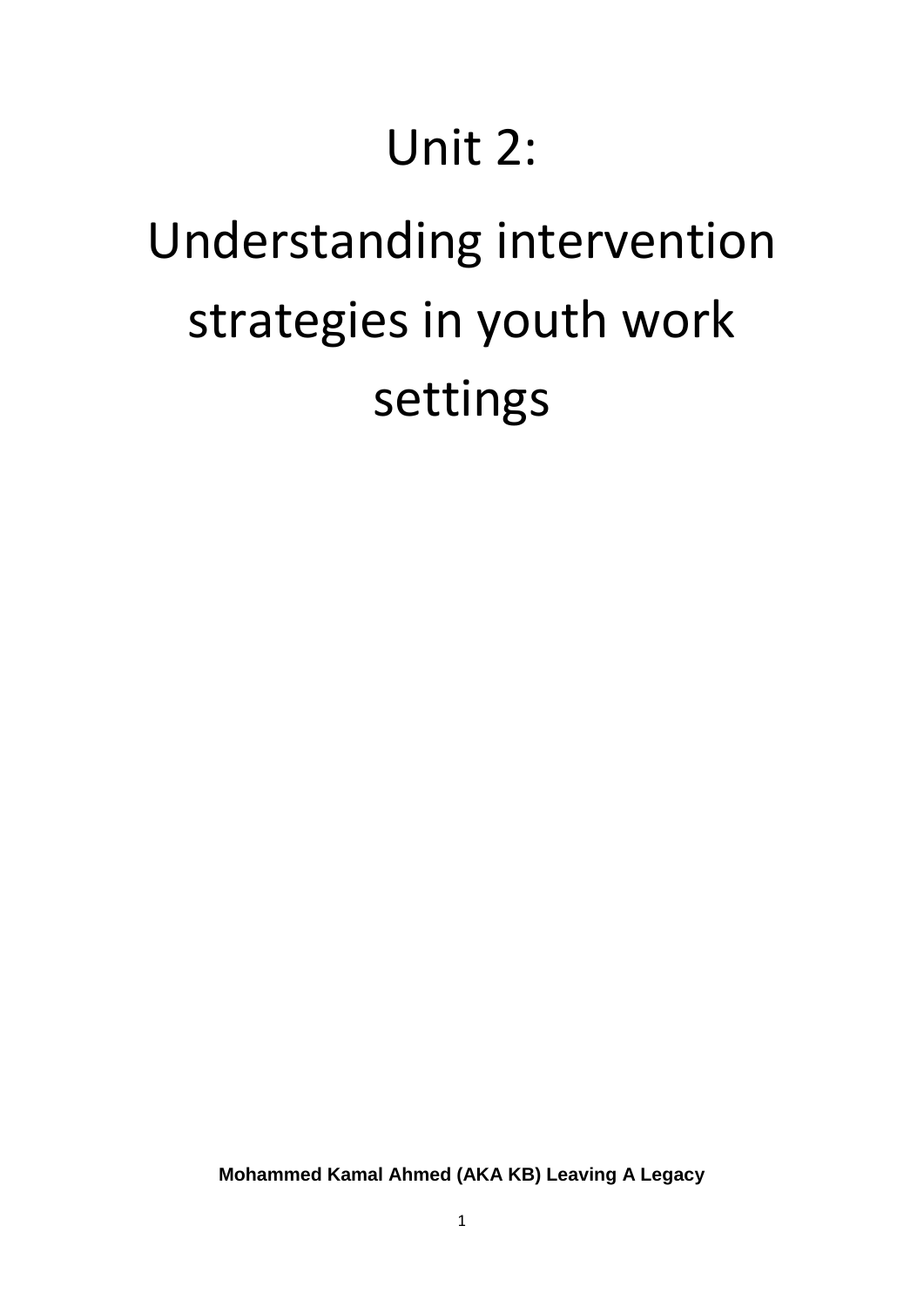#### **1.1Explain how interventions may be used in youth work**

#### **With individuals**

#### **With groups**

With individuals these can be achieved through:

- One to ones
- Mentoring/coaching/peer support/transition workers
- Drop in sessions
- Create Individual Learning Plans (ILP's)
- Engagement through club based activities
- Organising workshops/seminars

These are some of the methods that can be used to work with young people on an individual basis. All the above options allows youth workers and young people the opportunity to find out more about themselves, build a better relationship, discuss issues affecting their lives and plan a course of action to meet their needs. This can be through a formal or informal meeting arrangements and depending on the need of the young person at that particular time, different interventions can be put in place to meet the young person's needs.

With groups:

- Group work
- Detached work
- Peer group
- Creating and participating youth forums, youth councils, youth parliament, youth democracy, etc
- Gender based
- Formal or informal

Dealing with groups, gender groups, interested groups, engaging groups, nonparticipants, etc. there are different methods that can be used in youth work to ensure that information is passed onto them, positive experiences are achieved and relationships are built in and outside the youth centre. Within groups we can identify learning needs, identify courses, organise suitable courses and workshops, have and regular consultations in identifying the needs and issues and plan accordingly.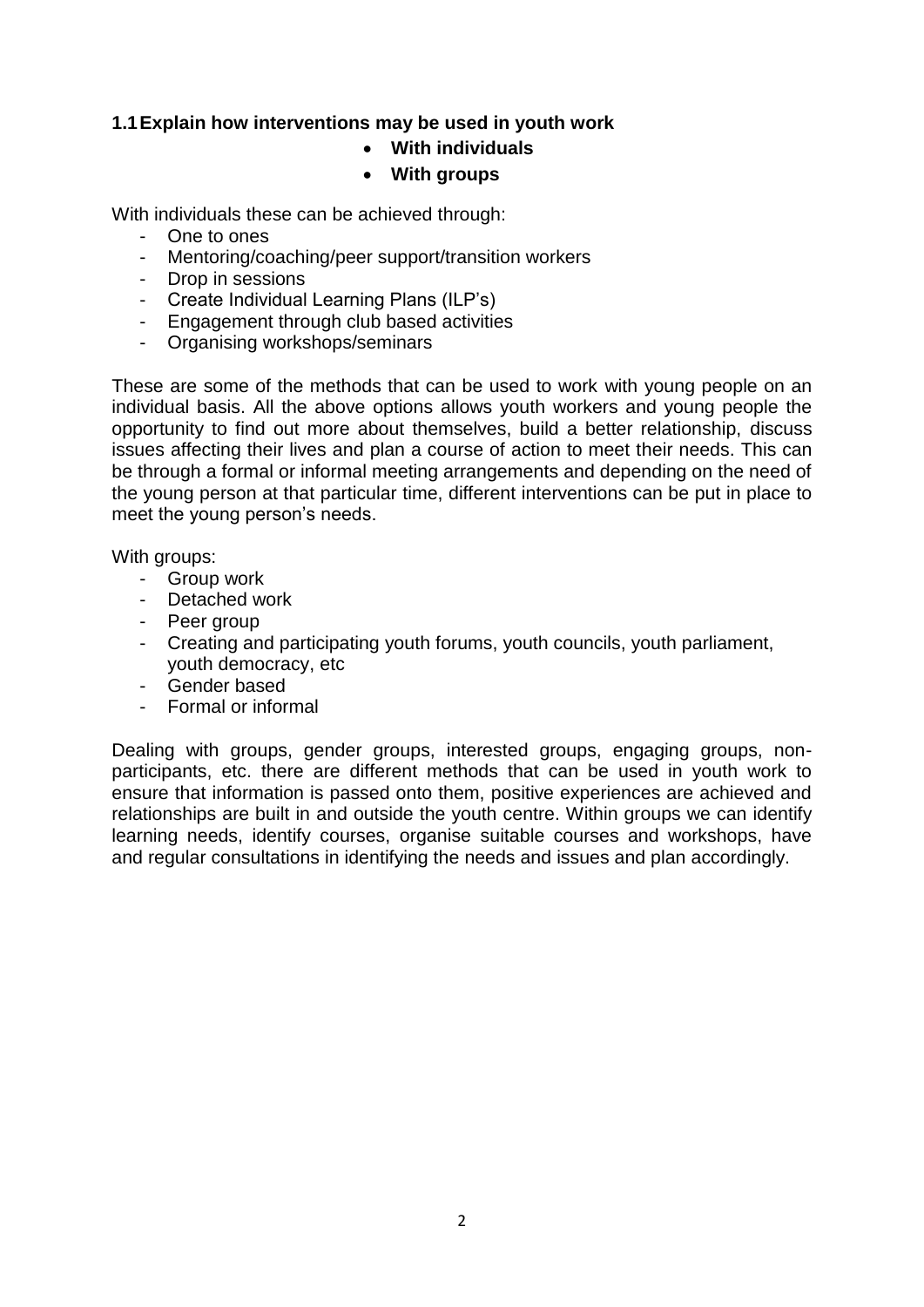#### **2.1 Explain the key principles of group work**

The group work process used by youth workers, offers a learning mechanism to assist young people in their everyday life and working environments. It also has its other advantages where a team of young people can engage, discuss, find solutions, discover new skills, identify techniques to solving problems, identify group dynamics, discover different roles played and build better relationships. Group work allows young people to actively learn through experience, learn from each other, through various activities and simulation of real situations and case studies. Therefore it is necessary to utilise this method of work within the environment of youth centres as it has great benefits on the development of young people to work as part of a team, to make decisions and follow through with tasks.

#### **2.2 Explain the stages of group development in a group work situation**

One of the key theorist that developed the group development theory was Bruce Tuckman in 1965 and he had four process of achieving a group task: Forming – Storming – Norming – Perfuming he later on added a fifth phase of Adjourning and Transforming.

The first principles of any groups forming are that they know each other, share common interest, are part of a team, to achieve a goal and to have a social status this is known as the get together stage where everyone is familiar with each other.

The second process in a group is that it goes through the storming effect where those that do not fit in tend to leave. At this stage the aim of the group is set and those that agree continue, others live with it or leave. This is where relationships are made or is broken, roles are determined, group dynamics are highlighted and ground rules are set to move onto the next stage. This stage can also be described as the filtering process of those who want to go forward and those who find themselves no longer interested leave.

The third stage of the group is when cohesion is achieved and norms emerge, mutual respect is achieved, a harmonious environment is created and work can progress to complete the task. At this stage also people can lose heart in the task and their drive to achieve the set goal can be lost.

The fourth stage is the performing stage where the task that was initially set gets completed the group functions smoothly, individuals make suggestions to improve, advice is taken on board, compromises are made and things are happening.

The final phase of the group is the when the project is completed the group disperses totally, breaks up to meet up at a later date, or forms into smaller working groups so that they may come back together to initiate the next working task.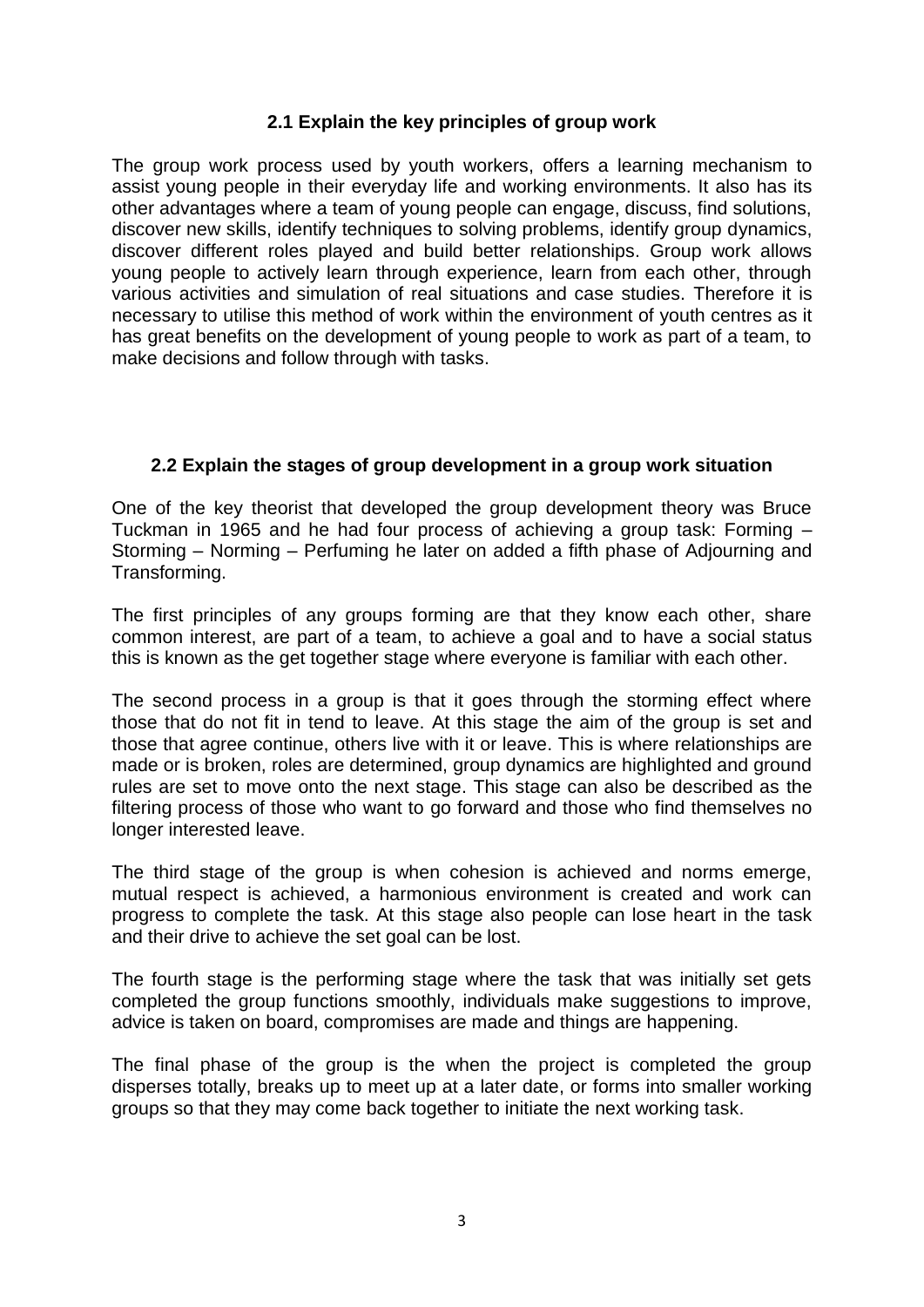#### **2.3 Analyse the roles and dynamics in groups**

#### **Reflective recording**

There are many roles that young people play and there exist various group dynamics and this change with the phases that young people go through in life. One thing I have observed is that there is not a single, recognised leader making major decisions, but rather a few that make the major decisions in the group and others follow suit.

There are those that concentrate on their education to get the best possible grades and want to better themselves in life by not engaging in risky activities, they come in engage in activities do courses participate in additional curriculum activities and try not to engage in risky behaviour.

Then there are the observers the quiet ones, they generally get on with things, don't bother others, engage in activities, ask for help when needed and I call them the innocent ones, or maybe I could be wrong as they could be involved in activities that are criminal and do not boast of their actions.

Whilst there are others that talk loudly, always conversing, bragging themselves on their wrongful actions and criminal activities. Some have characteristics of confronting, challenging and being aggressive at times to getting what they want. Bullying others into submission, eating more food than others during the cooking sessions and always wanting to be the first ones on the list for trips and residentials.

We also have a young person who they refer to for advice, loud at times but know when to talk and when not to talk and has characteristics of a listener and consultant.

Then there is a quiet person who plays a negotiating role between the different groups in the club, helping with relationship problems and also disagreements with other young people from different areas.

There are those that come and sit in front of a PC and browse the web throughout the session, checking their emails, social network sites and going through YouTube clips on music videos and funny clips.

Also you have those that come in and talk about their clothes, what's new, what in and what's out, on their black berry phones and BB'ing others and talking about the latest gadgets on the market.

You find those that are in love constantly on the phone talking, texting and setting others up.

And finally you have the attention seekers, the loud mouths who goes about doing mischief, disturbing others in the play, breaking conversations, hiding pool balls and being a nuisance to others.

You have many characteristics within the youth club setting all playing different roles and dynamism within the same group.

I can see some aspects of Bruce Tuckman's Theory in place but generally they are in the performing stage and revert to new tasks in life as and when they occur, there are disagreements amongst them at times but they usually make up and move on naturally.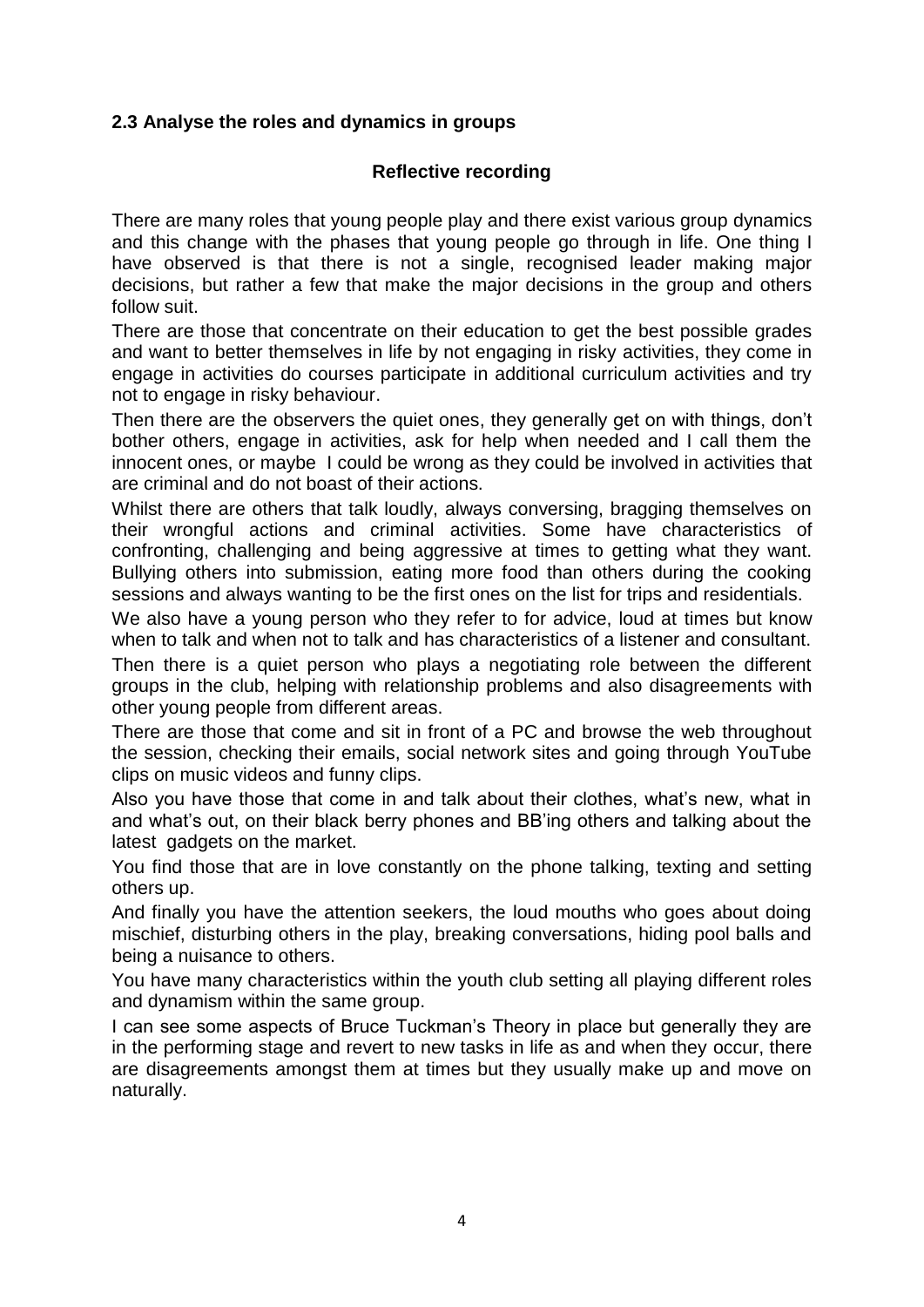#### **2.4 Explain:**

#### - **Why groups form**

Groups form because of many reasons it offers safety strength and friendship, it offers comfort and security, it offers a better form of identity and it can deal with common issues which keeps them united. Groups are of various forms large and small and generally keep the wellbeing of individuals through having faith, trust, religious and political ideals and values. Others form for national and cultural reasons, gender and family reasons and mainly to socialise, talk and learn from each other. These groups being formed, being united under a banner on a common ground, purpose, ideas and concern. Smaller groups also come into existence for social reasons, friendship and for a common goal and interest in life.

Where there is strength there is power to achieve, attain, succeed and influence and this is probably why groups form. Throughout history humans have lived in groups to fulfil a wide range of purposes and in today's financial climate it has become the survival of the fittest and that can only be achieved in a group whilst loners will be eaten up by the wolf.

#### - **Why people join groups**

People join groups for a variety of reasons one of the reasons can be found in Maslow's theory of a sense of belonging. Some people are motivated by task concerns whilst others are motivated by interpersonal relationships with other group members. People join because they belong to a certain postcode, estate, belong to the same age group or feel they need to belong and be part of a growing trend for security purposes.

You have people joining because of shared interest and common goals, to wanting a sense of belonging and creating friendship. To having fun, achieving excitement, being in a stimulating environment full of challenges, sharing common issues and holding the same values and beliefs.

Joining groups may help in keeping away from the boredom factor, being part of a clique, being accepted, having support and security. To having a place where you can express owns feelings, opinions not being judged, to having a sense of ownership on decision making and setting goals and steering the group, dealing with conflicts and problem solving.

Others may want to seek leadership, gain status and recognition in society, making larger connections and networking and to give something back. Whatever the reason people will join groups to achieve what it sets out to discuss, achieve, and fix.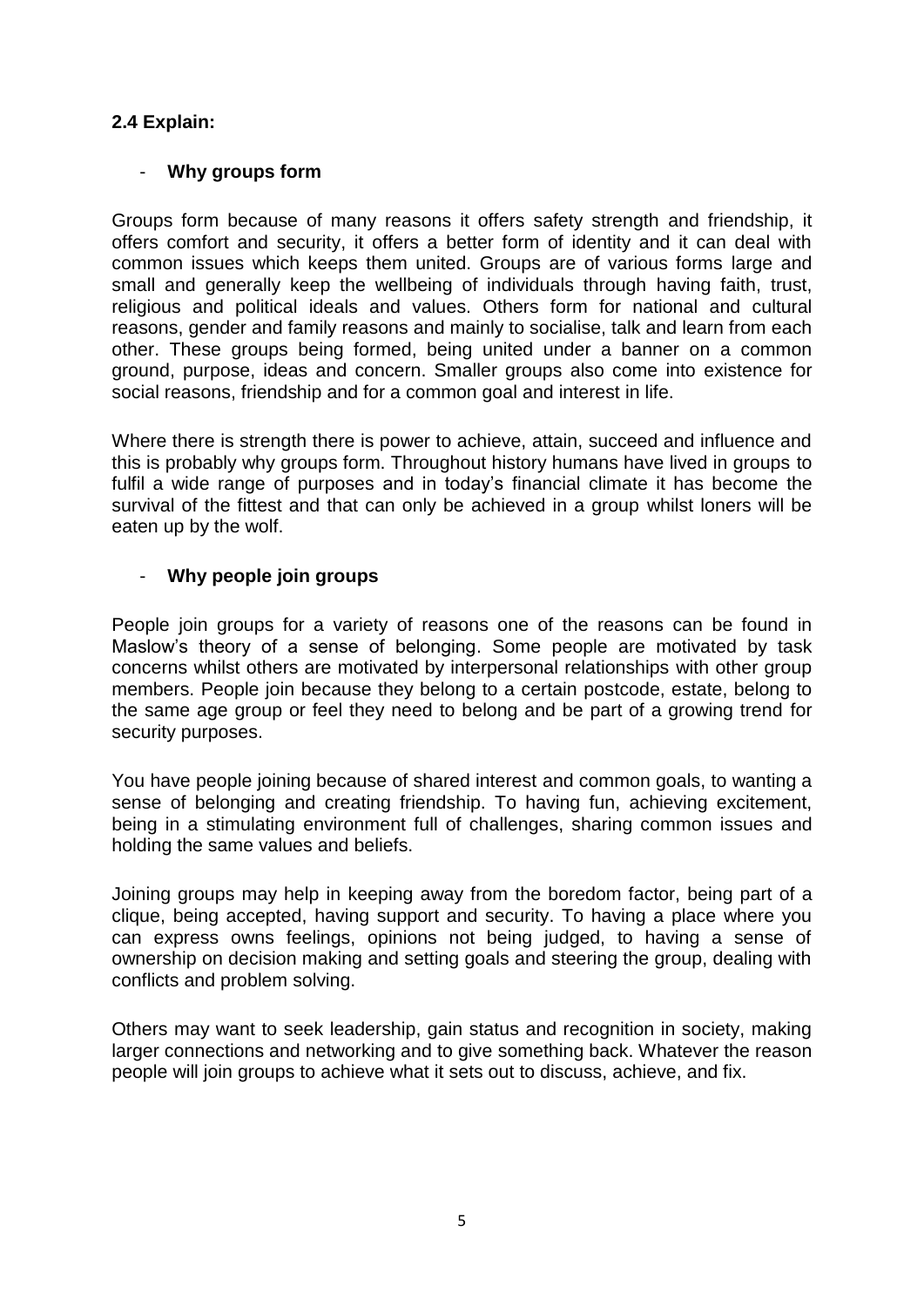#### **2.5 Explore barriers to effective group work with young people and examining strategies to address these**

#### **Reflective recording**

I have listed below some of the things that I have identified that exist within the group and these have come about due to the lacking of dealing with it by myself and other staff members.

- Lack of trust
- Don't listen to each other and staff
- Disagreements that are not resolved
- Can't make a concrete decision
- Don't understand roles
- Personal interest and undermining others
- Bullying
- Lack of discipline especially with facilitator

The way forward would be to tackle each one at a time and build upon the other barriers and factors to ensure that we can create a safe and harmonious place of delivering positive activities.

Firstly I need to build full trust with the young people, I need to build a better relationship with young people and address the issues directly and promptly and not delay any outstanding matters. I need to get the staff team on board and address these issues and tackle it simultaneously in other sessions. I need to identify key players and have one to ones with them to address issues and matters concerning them. I need to set ground rules, group contracts and deal with difficult young people prior to any future group work.

Bullying needs to be addressed as sometimes the younger ones are pushed aside and told not to get involved or say things that go against their agenda. I need to find ways of separating the younger members with the older group and deliver activities and projects to each groups needs that way it may be possible to break down barriers. As a facilitator I need to play a key role in group discussions addressing issues and needs and ensure that everyone is listened to, respected of their opinions and that bullying is addressed and tackled from the start. I also need to participate in the activity to ensure that learning takes place and create time out when things go not according to plan.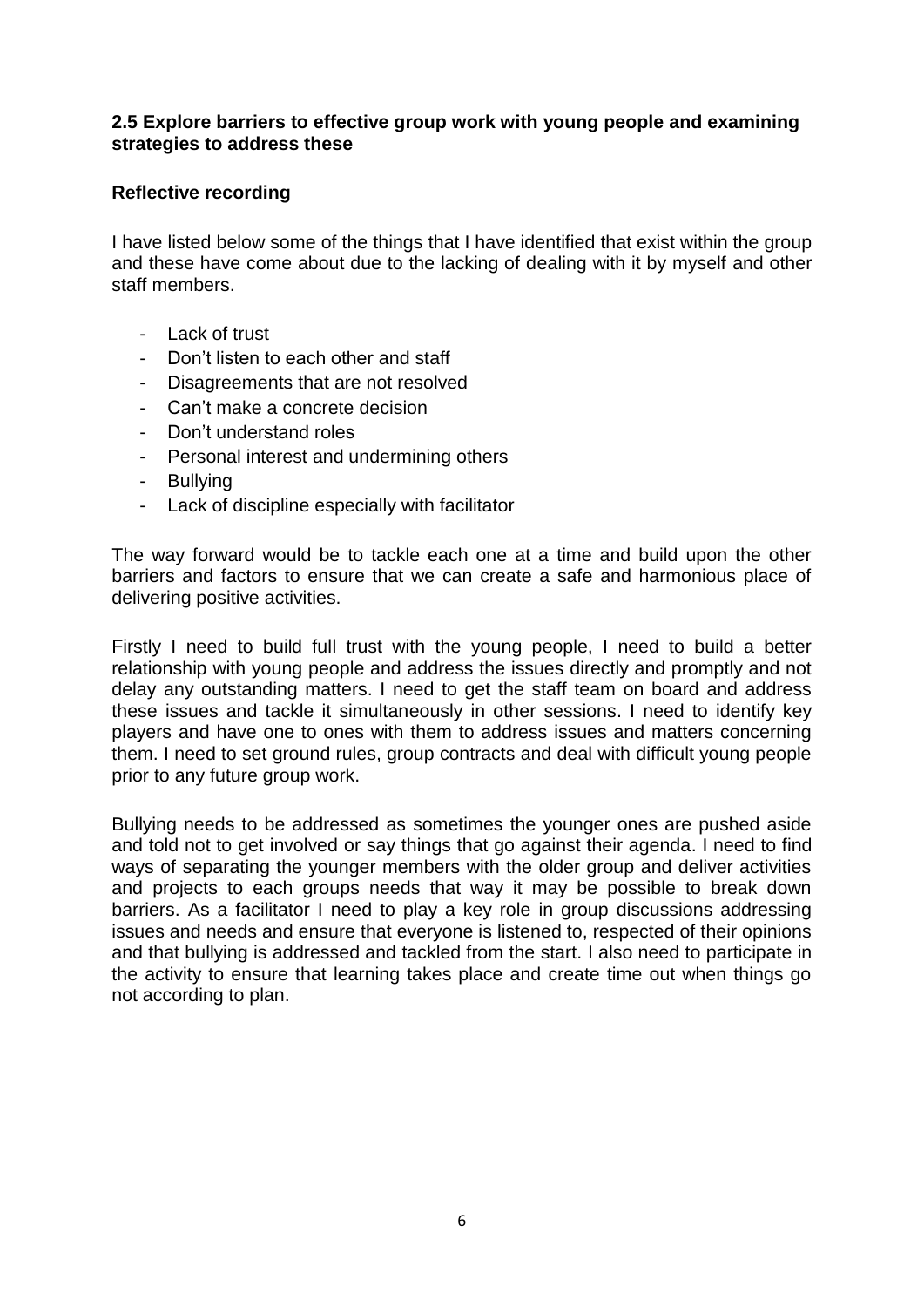#### **3.1 Explain own value sets in relation to those of young people**

Values are qualities that I consider are your very make up as they are deeply rooted inside of me and is my main driving force for me to assist in my youth work and in helping young people through their transition to adulthood. Values sets are statements about how I value young people that attend my centre in what they can achieve, improve and gain whilst under my supervision and a few of these are listed below.

- Create an environment of learning, with fun and enjoyment
- Give young people an experience of learning empathy, generosity, honesty, respect and gaining trust to assist them toward independence
- To engage young people to be ambitious, gain competence, have dedication and courage, assist others in need and how to be a responsible individual
- Create ambition, competency dedication, innovation and to gaining wisdom

It is these value sets that allows me to deliver effective youth work, maintain professionalism, avoid discrimination, promote equal opportunities and give young people the experience and understanding required to make positive choices in life.

#### **3.2 Explain how conflict arises in youth work settings**

Conflicts arise when there is a misunderstanding or when workers become negligent of their duties and do not confront issues as and when they arise. This has become evident in the youth club setting and youth workers have experienced this happening to them. Many of those old school youth workers are facing new challenges and are not capable of dealing with this new dilemma of attitude and behaviour mainly because they have low rapport and have left the main factor of building relationships, trust and providing support.

I have noticed that when ground rules and boundaries are not maintained by youth workers you will discover conflicts arising. When young people are not challenged appropriately by staff because of the lack of real experiences in knowing how to deal with young people you find that conflicts exist.

Young people lose trust in you when you start making false promises, causing a breakdown in the relationship through distrust. It so happens that staff no longer get valued or respected by young people and this is mainly caused by staff undermining young people, demanding respect and expect young people to generally behave well. Hence you will find inappropriate behaviour and greater challenges being faced by staff from young people and I have witnessed this.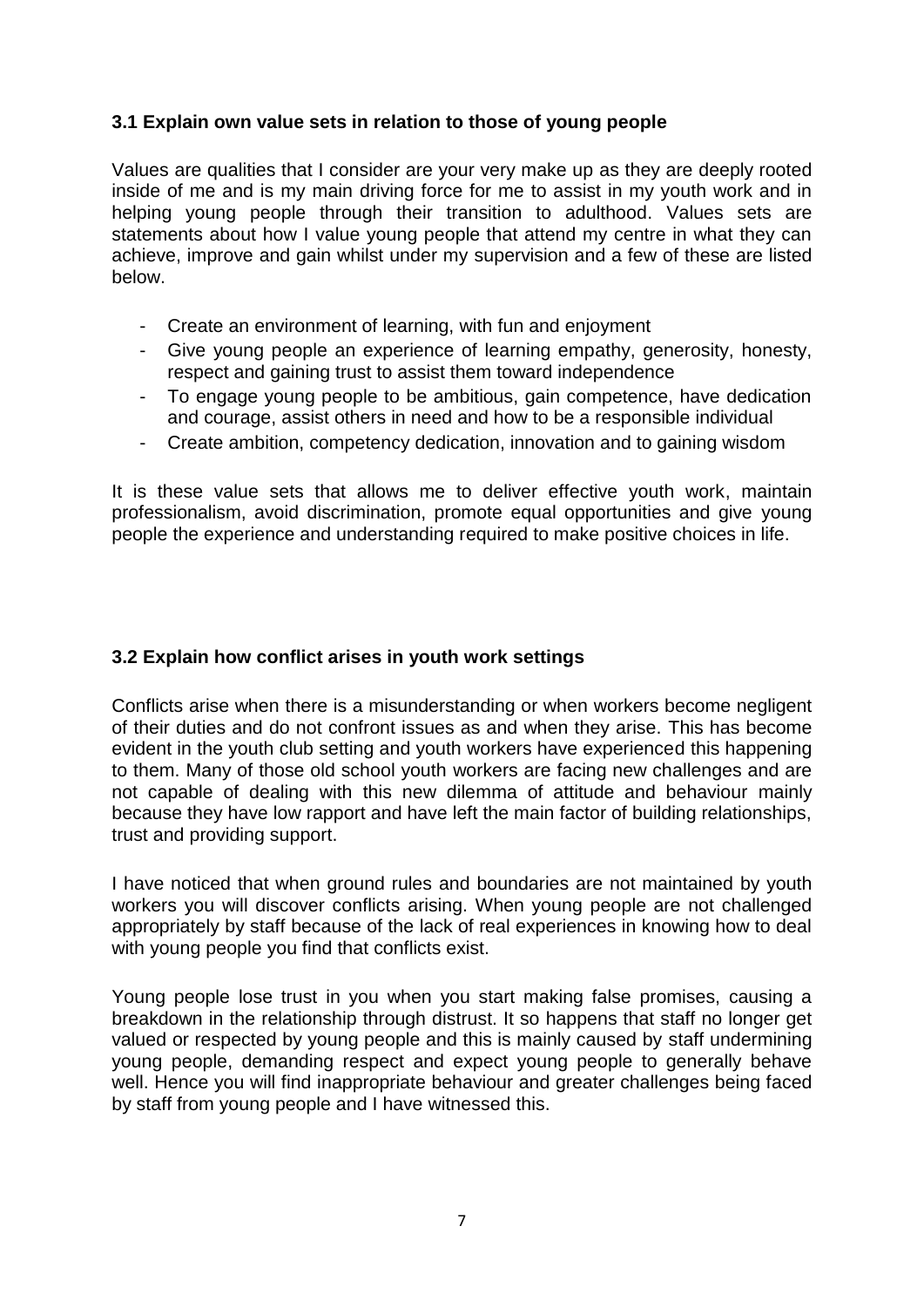#### **3.3 Explain how to manage personal feelings in a conflict situation**

When you have personal feelings in a conflict situation it can be more destructive to you and your work in the long term and may not be irrecoverable. Therefore we need to relate everything to work situations which will have a less emotional impact as this can be dealt professionally or with by your line manager.

The best way to deal with conflict is to gather the facts, be open minded, nonjudgemental, listen to all the sides and it is important to get it right from the start. We need to understand the issue, not to make an immediate decision, propose harmony, and understand the cause of the issues.

This is where we also need to use active and reflective listening skills and list all the issues and problems. We need to refrain from changing the subject matter, be positive in dealing with the matter and define the problem through discussion. The final outcome should be to find possible solutions and the best way forward to avoid a reoccurrence of this situation in the near future.

#### **3.4 Explain the various methods used to promote conflict resolution**

Conflict resolution is the process to bringing issues to a peaceful end and the following methods and procedures can be used as a means for addressing conflicts.

- Negotiation
- Mediation
- Conciliation
- Diplomacy
- Peace building

All the above methods are interlinked with each other and assist each other in finding the best possible outcome and solution for each situation. We have to note that they are just a means to an end and that the work needs to continue to ensure that conflict situations do not erupt again to serious levels and that a mechanism is in place to diffuse any difficult situations from arising.

When you are in a conflict situation, in the heat of the moment it can sometimes be difficult to remember what to do, **CUDSA** is a way of tackling such situations.

- **Confront the behaviour Understand each other's position**
- **Define the problem Search for a solution Agree**

We need to build that trust and have a strong relationship with young people to be able implement any of the above to bring an end to any arising conflicting situations. Most importantly we need to offer a solution to the problem that will diffuse the situation and bring clam and respect.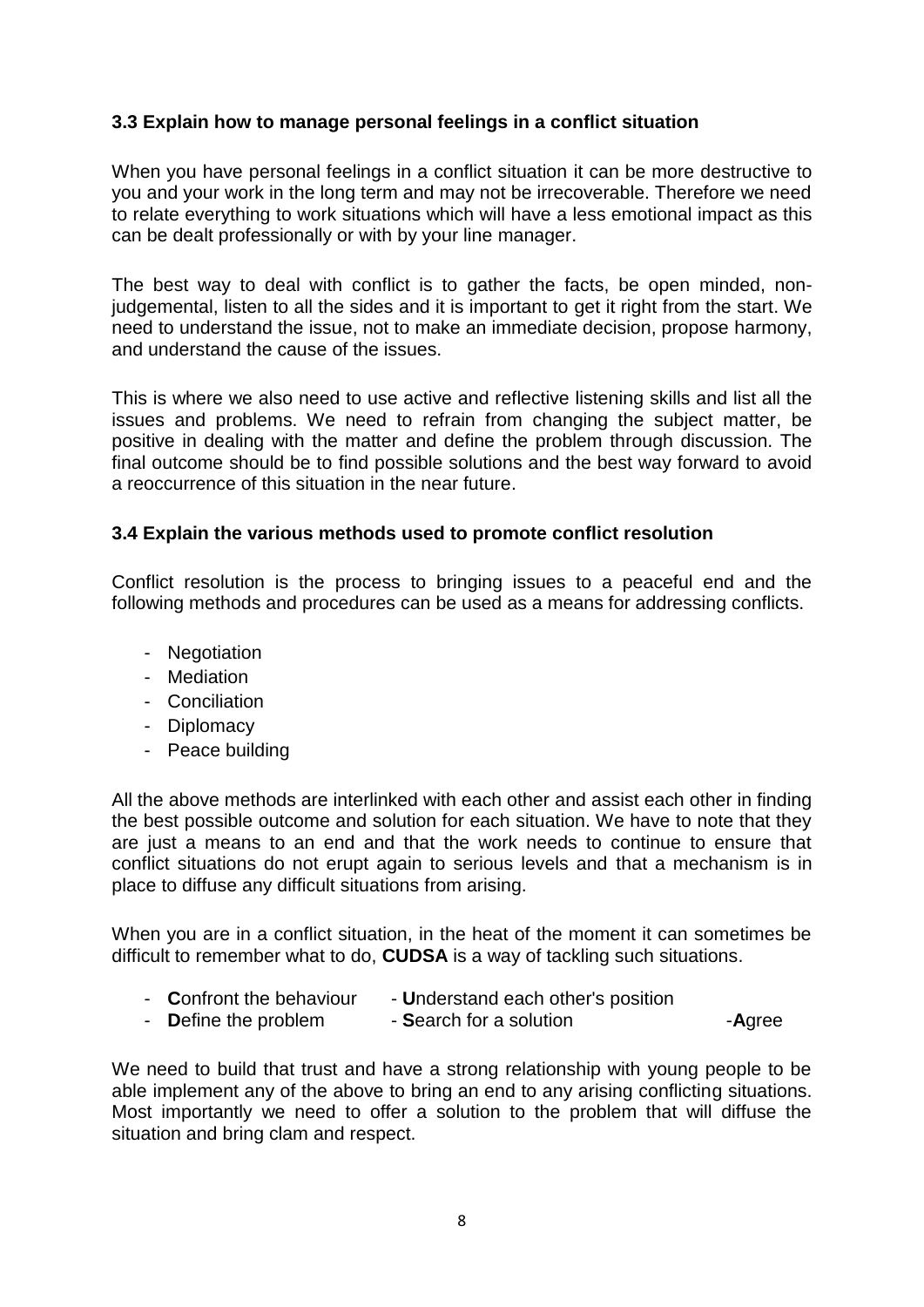#### **4.1 Evaluate own youth work setting in relation to its engagement and appeal to young people**

Our youth club has been made from two shipping containers and it very limited in space and the type of activities we can offer to young people. However young people are fortunate enough to have a club in their area and respect the building and space. We have tried to install and provide activities which require minimal space and to accommodate the maximum number of young people at any one time. We have laptops instead of desk top computers, flat screen TV instead of the tube screens, a 5' x 3' pool table with shorter sticks, board tables and small tables and plastic chairs instead of the comfortable seating arrangements. I believe that there was not much thought process made in the design of the youth club as more space could have been made available if the store room and the second toilet was not installed and the office space reduced.

The youth club does appeal to young people as it is the only and closet available centre in their ward area and they do engage, attend regularly and have respect for the club. Since it opened the club only appealed mainly to boys and girls were hesitant to attend because of the space confinement and privacy requirements they requested. We do get girls young women coming in now and then but do not stay for long. I did suggest for an additional girls/women's only session to support their requirement and to date this has not materialised.

#### **4.2 Outline where young people meet outlining opportunities for youth work**

In recent years there has been a boom in new builds popping up all over the area. Being placed in the park and next to the canal the ark is now surrounded by 5 and 6 floor buildings over shadowing the park and reducing much of the light during the winter periods. All the space around the canal is gone and recently the trading centre next to the club was demolished and another 200 homes were built within a space of a year and people housed.

Space has been an issue in recent years and more and more young people are hanging around bus shelters, the market square, in building stairwells and the park sitting and play areas.

Being limited in resources, that is the number of hours allocated for additional admin work which is minimal and only two members of staff are on duty each session, does not give much opportunity to do outreach and attract more young people to the youth centre. So the opportunity is limited to reach young people, but we ensure that the young people that attend are informed about talking to others about their centre to bring people in and experience a different setting to utilising their leisure time.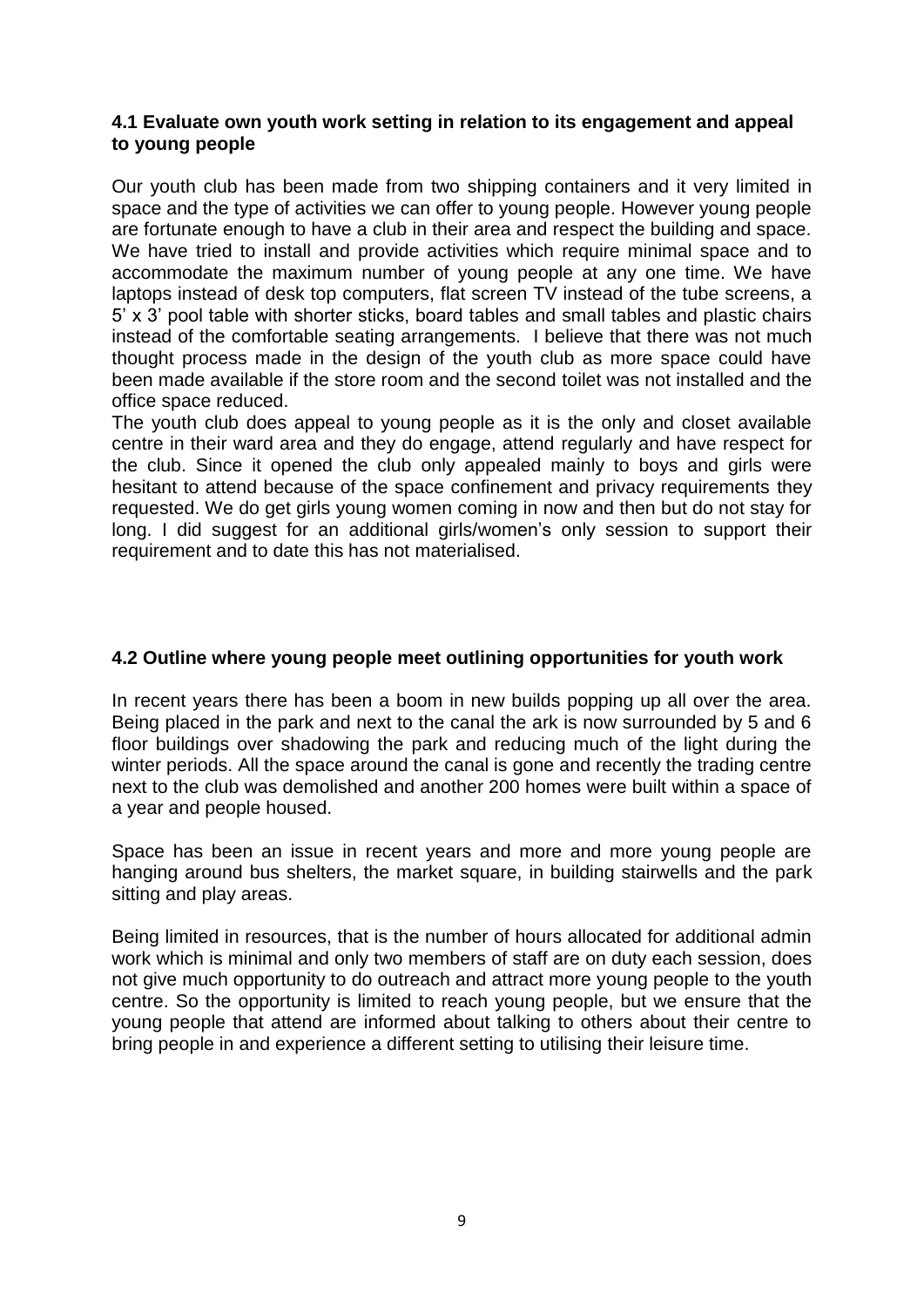#### **4.3 Identify organisations and agencies that can support own work with young people including the roles they might play**

- Mile End Hospital NHS Chlamydia and Gonorrhoea screening programme and to assist in discussing sexual health issues
- Step Forward to assist in Sexual health training for workers and workshops for young people in understanding their own sexual health, personal hygiene and growing up as teenagers
- Bow careers have Personal PA's that can help young people to write up their CV's and find work which mainly takes place during the daytime
- LBTH Transition Services to support NEET cohorts and this service provides PA's to support young people back into mainstream education and training schemes, they can make evening visits and carry out Individual Learning Plans
- ASHAA mentoring scheme provides a pool of mentors to support young people to improve their lives and chances of being employed
- NAFAS, Lifeline, Docklands Outreach and LBTH DAT (Drug Action Team) can support in delivering workshops and dealing with substance misuse, have one to ones in the club setting or make referrals to their centre.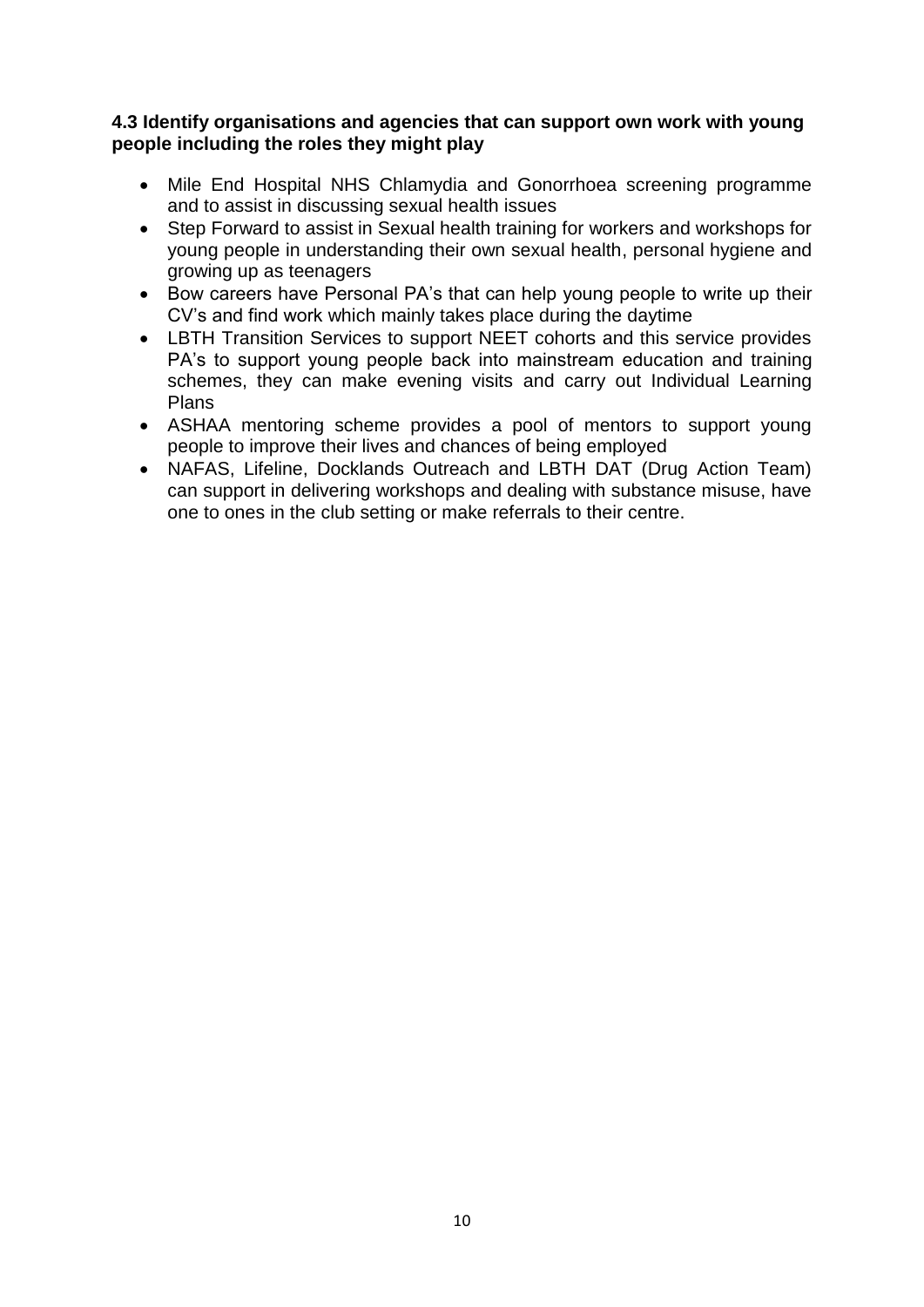### **4.4 Develop and maintain an up-to-date list of resource contacts**

| <b>Service</b>                                   | <b>Name</b>                    | Tel           | <b>Email</b>                                  |
|--------------------------------------------------|--------------------------------|---------------|-----------------------------------------------|
| LAP 3 Youth Service                              | Fazlur Rahman                  | 07827 815 680 | frahman@bishop.towerhamlets.sch.uk            |
| East London                                      | Joe Crook                      | 020 7068 6960 | joe.crook@elba-1.org.uk                       |
| <b>Business Alliance</b>                         |                                |               |                                               |
| Jack Petchey                                     | <b>Trudy Kilcullen</b>         | 0208 252 8000 | tkilcullen@petchey.co.uk                      |
| Foundation                                       |                                |               |                                               |
| <b>Brady Arts</b>                                | <b>Geraldine Bone</b>          | 0207 364 7912 | Geraldine.Bone@towerhamlets.gov.uk            |
| West Ham Utd Kickz<br>Project                    | Rasheed Abba                   | 07779 655 672 | rabba@westhamunited.co.uk                     |
| Swann Housing<br><b>Trust</b>                    | <b>Abdul Hossain</b>           | 020 7780 9355 | Ahossain@swan.org.uk                          |
| <b>Tower Hamlets</b><br><b>Community Housing</b> |                                | 020 7780 3070 | thch@thch.org.uk                              |
| <b>LBTH Participation</b><br>Team                | Phil Long                      | 0207 364 3092 | phil.long@towerhamlets.gov.uk                 |
| <b>LBTH Transitional</b><br><b>Support Team</b>  | Sandy                          | 07818 594 665 | sandykurek@badmintonengland.co.uk             |
| Chlamydia prgm<br>Co-ordinator                   | Doreen<br>Donaldson            | 020 8223 8289 | Doreen.Donaldson@bartsandthelondon<br>.nhs.uk |
| <b>NAFAS</b>                                     |                                |               |                                               |
| Docklands Outreach                               |                                | 020 7538 1601 | info@dockout.org.uk                           |
| <b>LBTH DAT</b>                                  | Nuruz Zaman                    | 0207 364 5000 | nooruz.zaman@towerhamlets.gov.uk              |
| <b>Personal Adviser</b><br>(PAYP Key Worker)     | Robert Gibson                  | 0207 364 1448 | robert.gibson@towerhamlets.gov.uk             |
| <b>Connexions One</b><br>Stop Shop               | Transitional<br>support worker | 020 7364 3222 |                                               |
| <b>ASHA</b> mentoring<br>project                 |                                | 020 7247 8080 | info@osmanitrust.org                          |
| Citizen Advice<br><b>Bureau</b>                  |                                | 0844 826 9699 | towerhamlets@eastendcab.org.uk                |
| Step Forward                                     |                                | 020 7739 3082 | info@stepforward-web.org                      |
| Asian Women's<br>Support centre                  |                                | 02089864804   |                                               |
| <b>LBTH Homeless</b><br>person unit              |                                | 020 7364 7474 | homeless@towerhamlets.gov.uk                  |
| Child protection<br>advice &                     |                                | 020 7364 5006 |                                               |
| assessment                                       |                                |               |                                               |
| <b>Bethnal Green</b>                             |                                | 101           |                                               |
| <b>Police Station</b>                            |                                |               |                                               |
| Emergency<br>contraception                       | Dr SITHI<br>SYEEDA SUFI        | 020 7739 6677 | Monday - Friday 8.30-6.30                     |
| <b>Benefits Advice</b>                           |                                | 0808 802 2000 |                                               |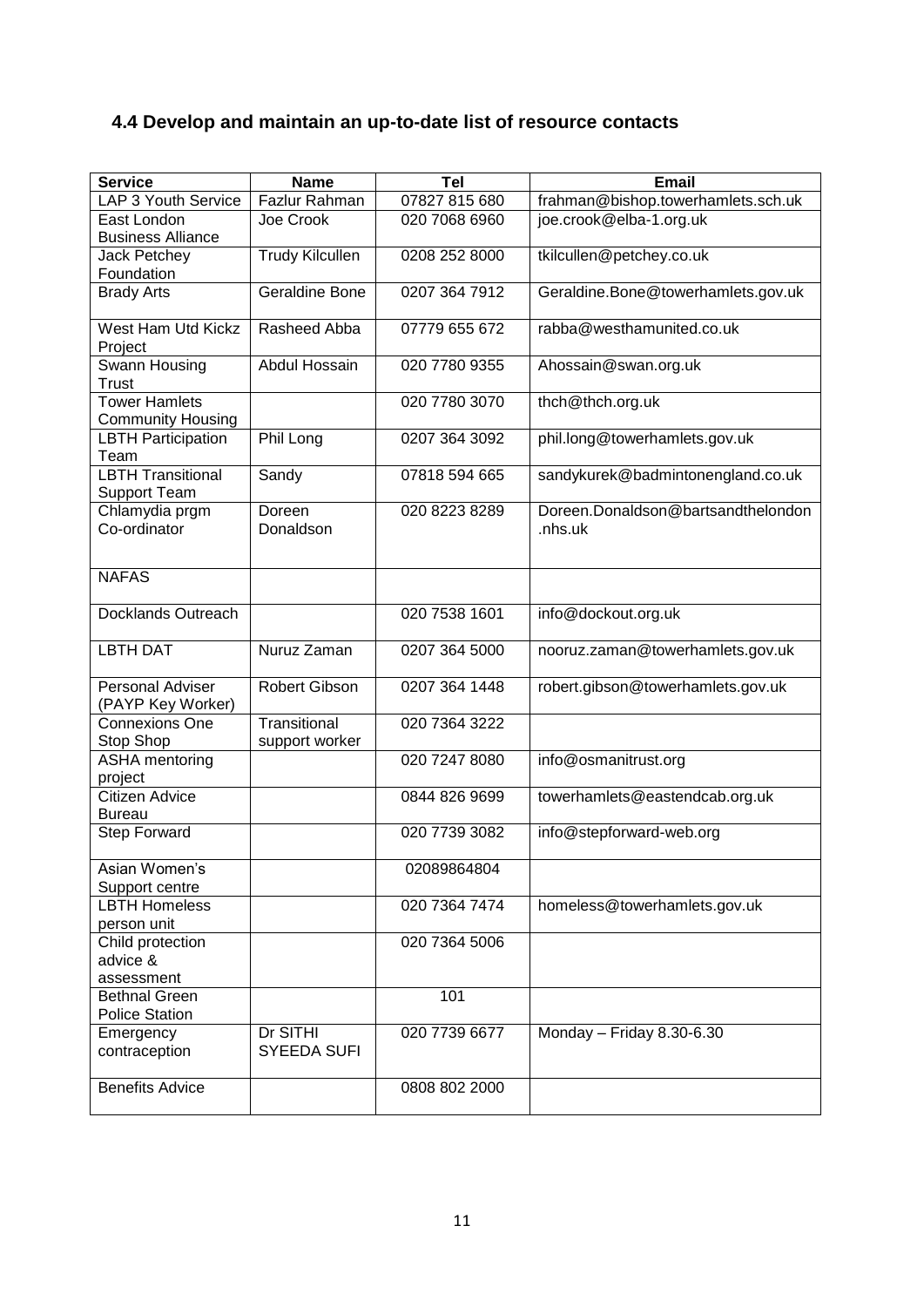#### **5.1 Describe the key principles of partnership working**

The key principles of partnership working are;

- Clarity
- Openness
- Trust
- Shared skills, goals and values
- Regular communication between partners
- Sharing resources
- Achieving an outcome.

#### **5.2 Explain the importance and relevance of working in partnership with colleagues and other agencies**

Partnership working is now required by government as an approach to ensure better relationships between central and local government and the third sector, or indeed between the statutory sector and the third sector in localities.

The organisation is involved with the Security Intelligent Team (SIT) where different service providers meet to discuss residential issues, problems on the estates, factors causing residents distress, anti-social behaviour, criminal activities and organised crime.

This is a platform where intelligence is shared and the Police, security and housing officers develop strategies to deal with the problem. The SIT is essential but the process takes too long to actualise and deal with problems as and when they happen. Criminal and vandals are more aware of the slow response and take advantage of this and move on in their own time to other areas, where the same information is reported dealt with over time and it is a continuous vicious circle of complaints not being dealt soon enough.

#### **5.3 Evaluate the factors that support or deter effective partnership working in a youth work context**

Partnership work improves communication between organisations, it allows everyone to know what they are doing and how they are delivering services to young people. There is encouragement to deliver a better youth work programme by sharing ideas, agreeing common goals and visions, receiving and giving feedback on each other's projects. Partnership working allows you to develop trust and honesty, provides transparency and can contribute to savings.

The process also has an advantage in resolving gang conflicts, territorial and area based issues before it escalates. There is good potential to receiving larger grants from the government regeneration programmes and local authorities.

Things that can cause the partnership not to work is when organisations do not share ideas and resources, think for the benefit of their own organisation only and do not take part in the shared vision and goal. When organisations think they are better than others and override smaller organisation in the decisions making process and where mistrust, dishonesty and corruption is rife.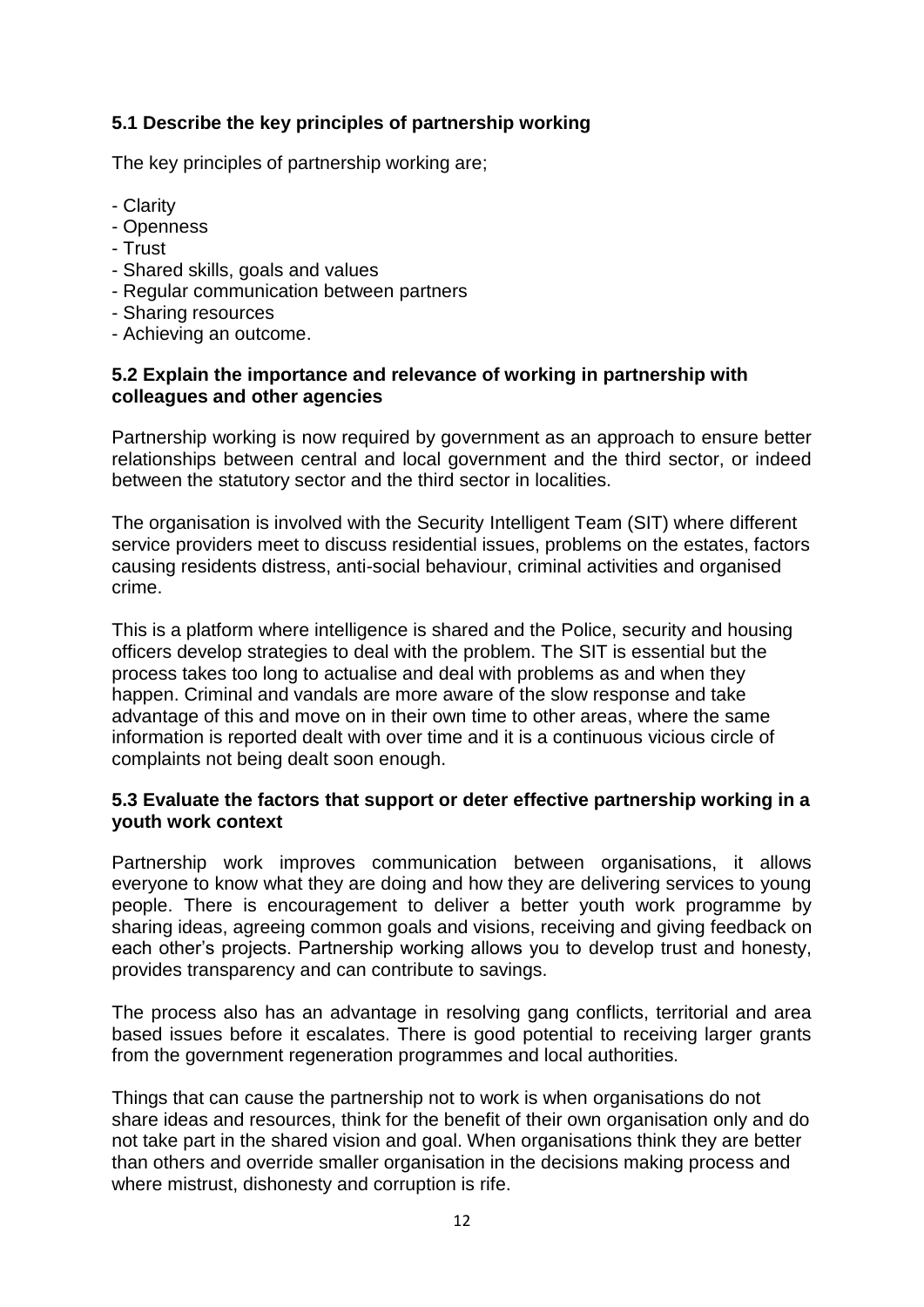#### **6.1 Analyse various styles of leadership for effectiveness**

Leadership styles differ from person to person according to the tasks that are set, to team structure and individual capabilities. However there are three main effective leadership styles and they are;

- Autocratic
- Democratic
- Laissez faire

Authoritarian leadership define what are organisational aims and objectives, what should be done, how it should be done to achieve those goals, and meeting targets. There is hardly any discussions on alternative methods or suggestions taken on board for improvement when things are not working, the concept is less creative but very disciplined when applying ground rules, child protection laws and creating security and peace in the working environment.

Democratic leadership styles is an effective leadership style that offers flexibility, discussions, involvement, participation, creativity, exploration and allows you to be part of the decision making process giving everyone equal rights. This motivates individuals to participate effectively, to make it successful and provide higher potentiality.

Laissez faire is a liberal, casual and tolerant style of leadership allowing individuals to make their own decisions and have the freedom to choose. This style of leadership works well in higher tier management where efficiency exists, productivity exists and the vision is clear. However the down fall of such management style is that it leaves individuals to commit to the task at their own pace, having a laid back approach and may not achieve goals and targets within specific time limits.

#### **6.2 Analyse the application of leadership styles in day to day youth work situations**

When it comes to ground rules we must have some authority but when deciding the ground rules we must be democratic. When we have the attitude of ignoring the ground rules then young people will override us.

When deciding on day trips, outings and residential activities we allow young people to choose the activities we are democratic but we set boundaries explaining what is allowed and what is not because of the restrictions made by the authority and we restrict the numbers allowed to go on each trip.

When new make a pool list we allow young people to make the list but as soon as someone causes a conflict we show our authority, having a laid back approach will allow bullies to get away with their actions as they won't be confronted.